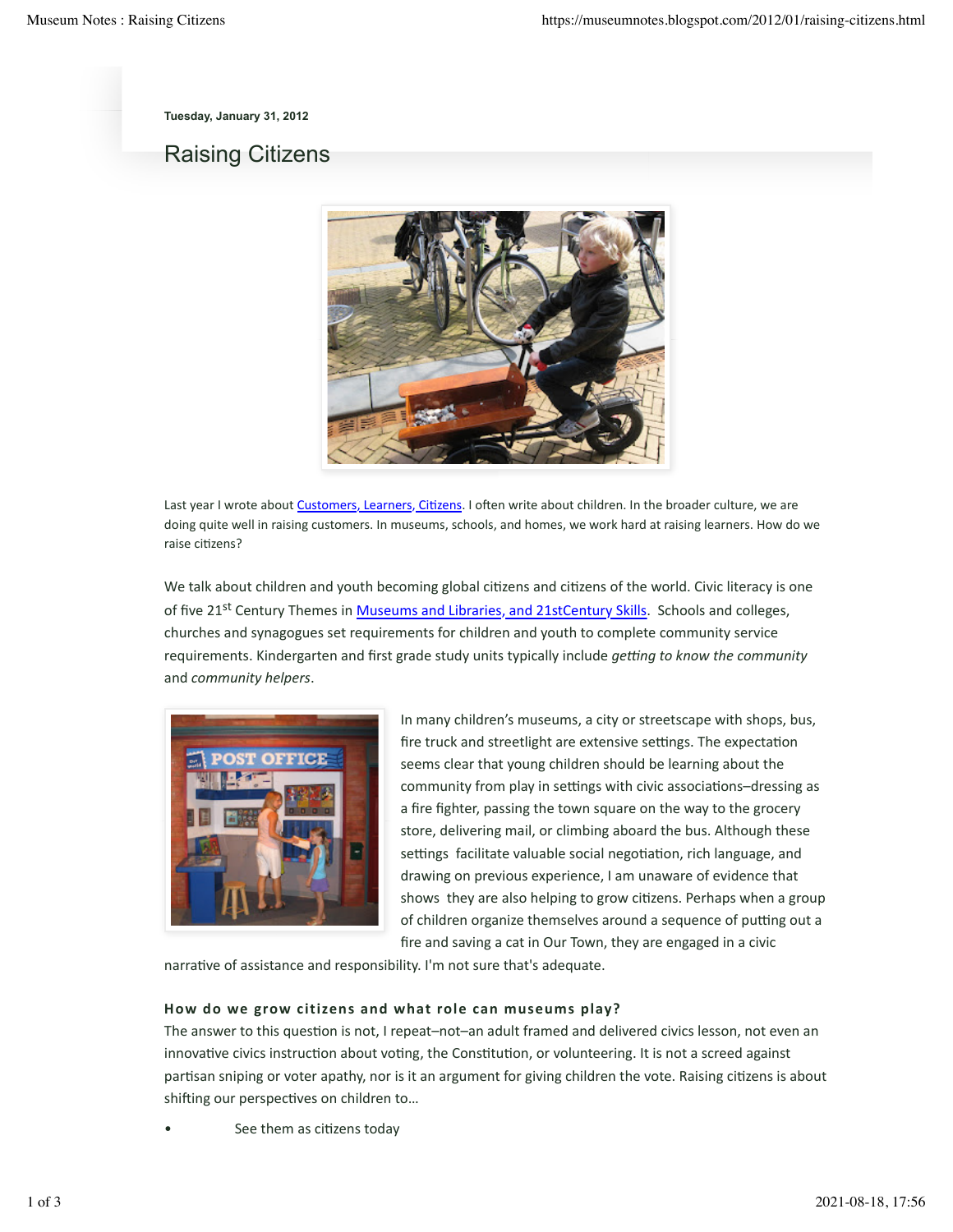- Recognize their capabilities
- Strengthen relationships between the child and the community

## **Citizens Today**

When we gravely refer to children as *future citizens*, our voices become thick and low; this is serious. Putting *future* between *children* and *citizens*, however, suggests otherwise by postponing a decade or two of opportunities for children to actually be citizens. If children are to be future citizens, why ignore early and middle childhood and the teens?

Carlina Rinaldi of the Municipal Infant Toddler Centers and Preschools of Reggio Emilia (Italy) frames the alternative: "The child is not in the future, the future is his work. The child is now, he is a citizen since the day he is born and has rights." Children are citizens today. Now. This moment.

I suspect we don't think of children as citizens now because we focus on what they can't do by using as a measure what we think they will be able to do in the future. A three year old can't read yet and can't ride a two-wheeler. A seven-year old is not an abstract thinker and doesn't think using multiple variables. In this deficit-based view, a three-year old simply turns into an inadequate five-year old rather than a competent, accomplished three-year old who will become an equally capable five-year old in just two years. In this respect, I believe, we are not taking children seriously at all.

#### **Capable Children**

In a view of children as citizens now, however, their capabilities and strengths become the focus. This includes the presence of empathy and appreciation in toddlers. Last year, four colleagues in a Twin Cities school district gave themselves the task of focusing on helping behaviors and acts of kindness among toddlers and preschoolers in their classrooms. This was a shift from a perceived focus on problem and negative behaviors. Their focused observations noticed, for instance, a child desiring a particularly beautiful bead that another child had and receiving a promise of one similarly beautiful bead being found for her or being given *that* one. A classmate spent time finding another beautiful bead. After regularly noticing unprompted acts of kindness among young children during play, this group now sees these behaviors as the norm in the classroom. Acts of kindness and generosity, they have decided, are generative. This project, described more fully in Tomsensori's blog, includes videos that capture moments of kindness and appreciation.

Children's capacity to be citizens is widespread and not rare. Citizen-relevant capacities unfold continuously throughout early and middle childhood and beyond. Around eight years, children respond to stories concerning fairness and justice; they are interested in topics related to interdependence. Soon after, their ability to deal with multiple variables emerges. Around eleven years, children's capacity to de-center and see the world from various perspectives increases; they are able and willing to see both sides of an argument.



Such developmental changes are occurring in children who are born researchers, discovering and navigating this moment and the next. Nourished by a joy of questioning, children are growing a sense of